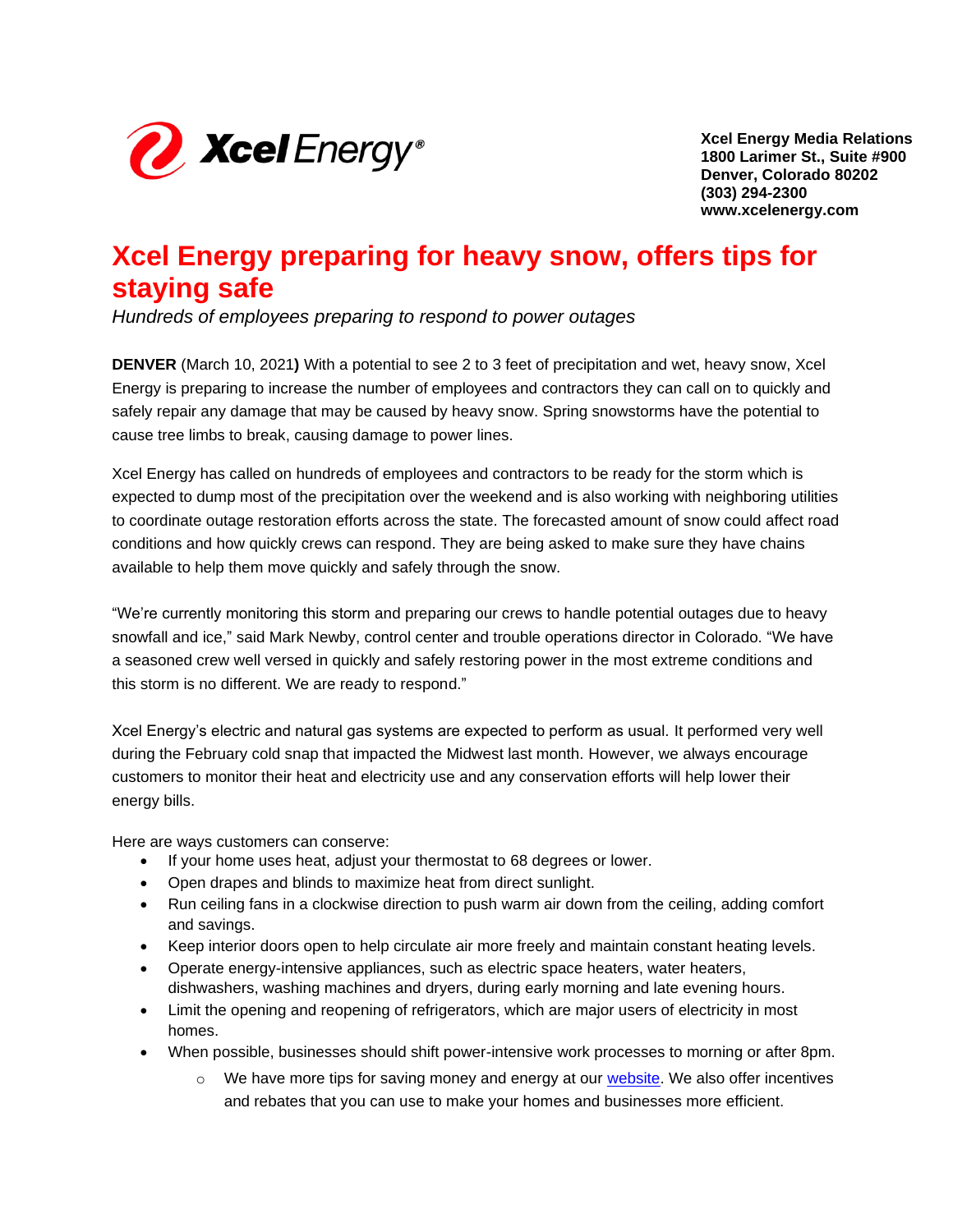Information on these programs can be found at [www.xcelenergy.com](http://www.xcelenergy.com/) by selecting the "Programs & Rebates" link at the top of the homepage.

## **Report your outage**

Customers can help Xcel Energy get a jump on power restoration by reporting outages. Customers have several ways to report their outage.

- Xcel Energy mobile app available on iOS and Android
- Online at xcelenergy.com/out
- Text 'OUT' to 98936 to report an outage, or text STAT to the same number to check the status of a power outage.
- Call **1-800-895-1999** and follow the prompts—the automated phone reporting system lets customers report outages in less than 60 seconds. Once the cause of the problem is identified, the system or an Xcel Energy representative will provide customers with an estimated restoration time.

## **Stay informed**

If outages occur, it's important for customers to have access to the most recent updates about their power restoration. Customers can stay informed by visiting the [Xcel Energy website](http://www.xcelenergy.com/) or by downloading the mobile app available on iOS and Android. Additionally, the website hosts an [outage map](https://www.xcelenergy.com/Outages_and_Emergencies) that displays information on the number of customers out and anticipated time for restoration. Customers can also stay informed by following Xcel Energy on [Facebook](https://www.facebook.com/XcelEnergyMN) and [Twitter.](https://twitter.com/xcelenergymn)

#### **Other ways customers can prepare, stay safe**

- **Keep ice and now off your natural gas meter and external appliance vents** to avoid the dangerous buildup of natural gas. Gently remove any accumulated snow or ice by hand and make sure to maintain a clear path to the gas meter so it's accessible for service or emergencies.
- **Stay away from downed power lines.** Always assume an electric line, even one that is on or near the ground, is energized and therefore dangerous. Never, under any circumstance, touch or move a downed power line. If you come across a downed power line, leave the area and report it immediately by calling **1-800-895-1999.**
- **Build a home emergency kit.** Xcel Energy recommends assembling an easily accessible kit that can be used in the event of a power outage. Useful items may include:
	- $\circ$  Xcel Energy phone numbers 1-800-895-1999 for residential or 1-800-481-4700 for business
	- o Battery-powered radio or television
	- o Flashlights
	- o Batteries
	- o Back up phone chargers
	- o A phone that does not require electricity
	- o Non-electric alarm clock
	- o Bottled water and nonperishable food
	- o Manual can opener
	- o First aid kit
	- o Extension cords (for partial outages)